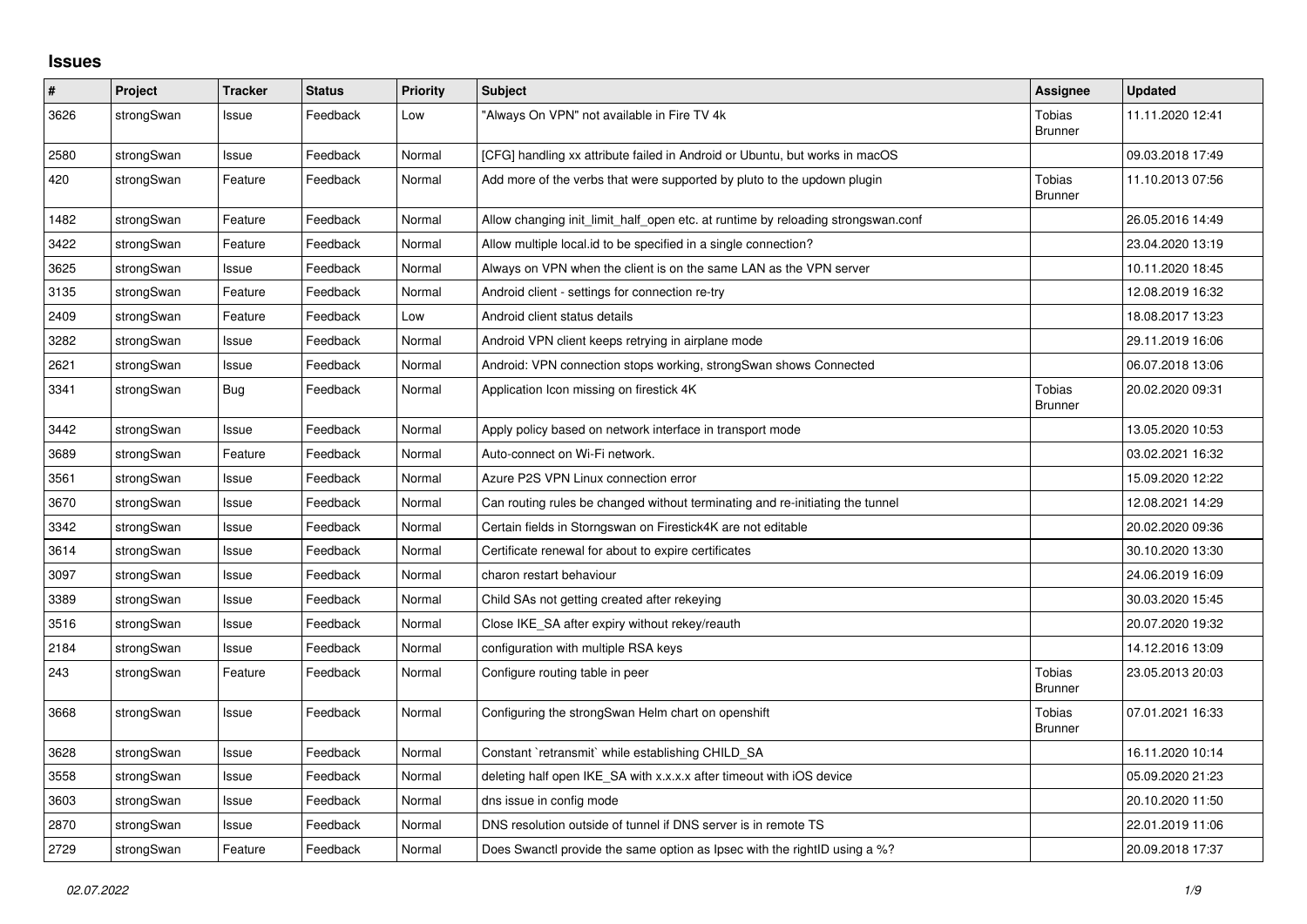| #    | Project    | <b>Tracker</b> | <b>Status</b> | <b>Priority</b> | <b>Subject</b>                                                                                   | <b>Assignee</b>          | <b>Updated</b>   |
|------|------------|----------------|---------------|-----------------|--------------------------------------------------------------------------------------------------|--------------------------|------------------|
| 2698 | strongSwan | Issue          | Feedback      | Low             | DSCP and kernel-libipsec                                                                         |                          | 04.07.2018 15:01 |
| 2560 | strongSwan | Issue          | Feedback      | Normal          | Duplicate CA cert requests sent                                                                  |                          | 28.02.2018 10:54 |
| 3104 | strongSwan | Feature        | Feedback      | Normal          | EAP-RADIUS: binding address feature for routers with multiple interfaces connected to LAN.       |                          | 17.06.2021 02:26 |
| 3604 | strongSwan | Issue          | Feedback      | Normal          | Email Notification on down status                                                                |                          | 21.10.2020 10:54 |
| 2392 | strongSwan | Feature        | Feedback      | Low             | enable eap-ttls in Android client                                                                | Tobias<br><b>Brunner</b> | 04.07.2018 19:48 |
| 3580 | strongSwan | Issue          | Feedback      | Normal          | encapsulation and packets not routing into tunnel problems                                       |                          | 02.10.2020 10:03 |
| 1506 | strongSwan | Feature        | Feedback      | Normal          | Enhance DoS protection to deny users that failed Authentication                                  |                          | 17.06.2016 14:31 |
| 3672 | strongSwan | Issue          | Feedback      | Normal          | ESP connection over IPv6                                                                         |                          | 14.01.2021 17:04 |
| 1559 | strongSwan | Feature        | Feedback      | Normal          | Expose received XAUTH/EAP username/password prompts via VICI, send secrets via VICI on<br>prompt |                          | 09.05.2017 16:28 |
| 3041 | strongSwan | Issue          | Feedback      | Low             | fail2ban or equivalent                                                                           |                          | 06.05.2019 09:07 |
| 3669 | strongSwan | Issue          | Feedback      | Normal          | Failed connection to IKE_SA (Checkpoint Server)                                                  |                          | 08.01.2021 17:58 |
| 3692 | strongSwan | Issue          | Feedback      | Normal          | Failing IPsec Phase 2 connection between Centos 7 VPS and Cisco ASA5540                          |                          | 04.02.2021 16:29 |
| 1008 | strongSwan | Feature        | Feedback      | Normal          | FARP for IPv6                                                                                    |                          | 14.12.2015 20:59 |
| 3610 | strongSwan | Issue          | Feedback      | Normal          | farp plugin conflicts with DHCP service                                                          |                          | 26.10.2020 18:06 |
| 3565 | strongSwan | Issue          | Feedback      | Normal          | Filtering out logs or plugin in to do so                                                         |                          | 16.09.2020 11:45 |
| 2814 | strongSwan | Feature        | Feedback      | Normal          | Force Keepalive Packets if There is no NAT                                                       |                          | 29.10.2018 15:47 |
| 3151 | strongSwan | Issue          | Feedback      | Normal          | Forecast stops forwarding multicast                                                              |                          | 26.08.2019 14:06 |
| 3304 | strongSwan | Issue          | Feedback      | Normal          | Found unsupported critical X.509 extension: X509v3 Name Constraints                              |                          | 13.01.2020 14:50 |
| 1082 | strongSwan | Feature        | Feedback      | Normal          | Framed-Route to set leftsubnet                                                                   |                          | 07.10.2016 10:02 |
| 3498 | strongSwan | Issue          | Feedback      | Normal          | FreeBSD + dhcp+farp plugin                                                                       |                          | 22.01.2021 10:44 |
| 3617 | strongSwan | Issue          | Feedback      | Normal          | full-offload swanctl.conf                                                                        |                          | 03.11.2020 17:24 |
| 1079 | strongSwan | Feature        | Feedback      | Normal          | Future Plans for firwall configuration equivalent under FreeBSD                                  |                          | 21.08.2015 15:58 |
| 2319 | strongSwan | Issue          | Feedback      | Normal          | gives up trying to bring up connection after DNS SERVFAIL                                        |                          | 08.05.2017 15:41 |
| 3685 | strongSwan | Issue          | Feedback      | Normal          | giving up after 5 retransmits                                                                    |                          | 03.02.2021 16:59 |
| 2077 | strongSwan | Issue          | Feedback      | Normal          | Grace period before reassigning offline IP lease                                                 |                          | 06.10.2017 10:44 |
| 3650 | strongSwan | Issue          | Feedback      | Normal          | HA behaves very strange                                                                          |                          | 04.12.2020 08:53 |
| 2972 | strongSwan | Feature        | Feedback      | Normal          | how to add X509v3 Key Usage: Key Encipherment                                                    |                          | 13.03.2019 13:59 |
| 3642 | strongSwan | Issue          | Feedback      | Normal          | How to distinguish encapsulated packets from different interfaces                                |                          | 30.11.2020 09:38 |
| 2357 | strongSwan | Issue          | Feedback      | Normal          | How to initiate IPsec SA Transport Mode without IKE?                                             |                          | 18.01.2021 18:36 |
| 1383 | strongSwan | Issue          | Feedback      | Normal          | How to limit the amount of the installed Child_SAs                                               |                          | 08.04.2016 11:20 |
| 3594 | strongSwan | Issue          | Feedback      | Normal          | How to see the traffic at ESP in UDP SPIs and forwarding rule                                    | <b>Tobias</b><br>Brunner | 15.10.2020 13:57 |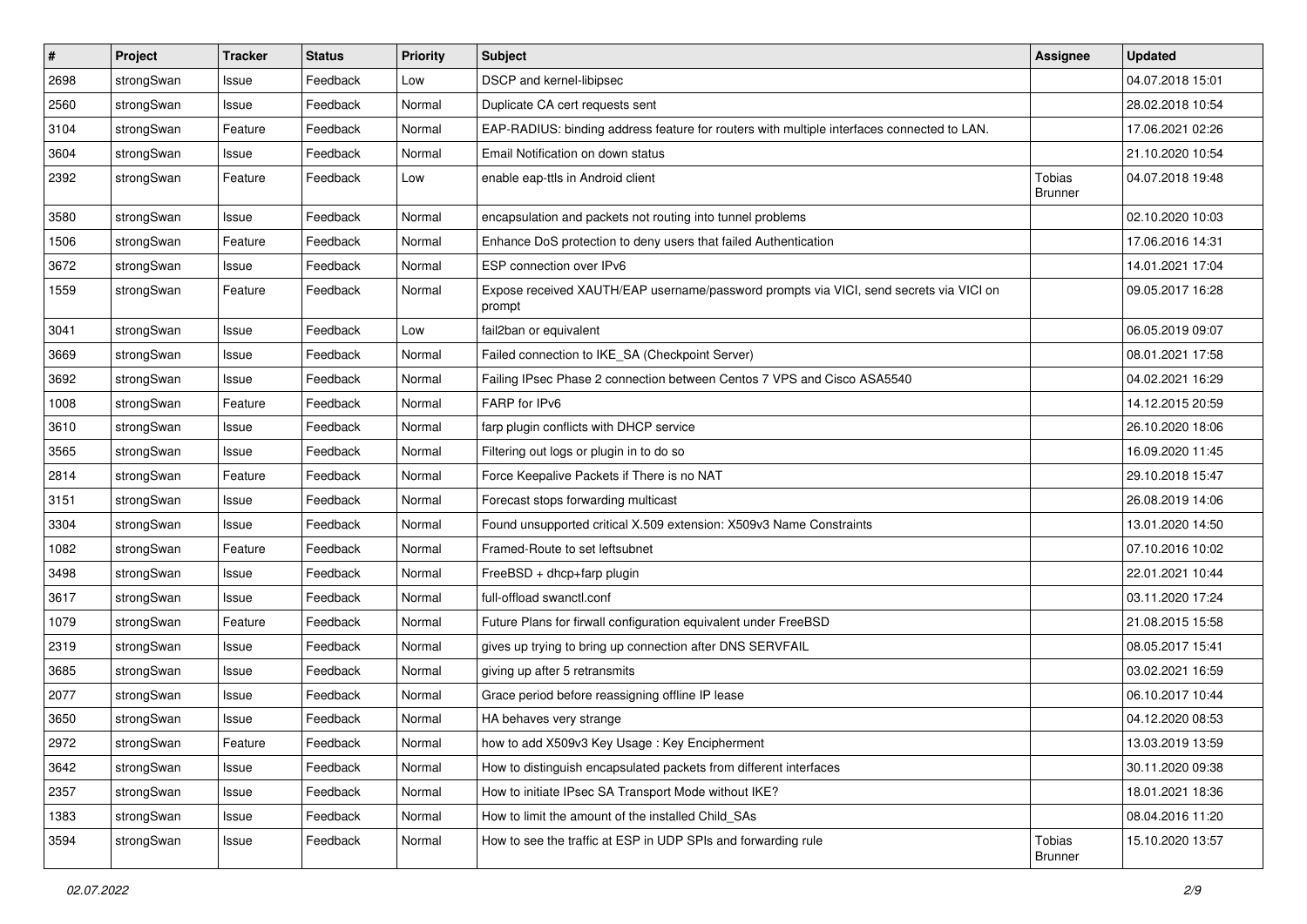| $\sharp$ | Project    | <b>Tracker</b> | <b>Status</b> | <b>Priority</b> | <b>Subject</b>                                                                                                                      | <b>Assignee</b>          | <b>Updated</b>   |
|----------|------------|----------------|---------------|-----------------|-------------------------------------------------------------------------------------------------------------------------------------|--------------------------|------------------|
| 3680     | strongSwan | Issue          | Feedback      | Normal          | How to unload a paritcular certificate from strongswan.                                                                             | Tobias<br><b>Brunner</b> | 27.01.2021 09:28 |
| 3678     | strongSwan | Issue          | Feedback      | Normal          | IKE authentication credentials are unacceptable - Ubuntu Server - Windows 10 client                                                 |                          | 19.01.2021 18:29 |
| 3573     | strongSwan | Issue          | Feedback      | Normal          | ike2 and transit traffic                                                                                                            |                          | 05.10.2020 10:55 |
| 1422     | strongSwan | Issue          | Feedback      | Normal          | IKEv1: IKE_SA reauth vs. CHILD_SA rekey race prevents IKE_SA reauthentication in time                                               |                          | 20.04.2016 15:06 |
| 3683     | strongSwan | Issue          | Feedback      | Normal          | IKEV2 connection fail to rekey process                                                                                              |                          | 28.01.2021 13:25 |
| 817      | strongSwan | Issue          | Feedback      | Normal          | <b>IKEv2 IPv6 Router Advertisement</b>                                                                                              |                          | 27.03.2020 17:14 |
| 3403     | strongSwan | Issue          | Feedback      | Normal          | IKEv2 natd false detection                                                                                                          |                          | 09.04.2020 14:19 |
| 3673     | strongSwan | Issue          | Feedback      | Normal          | IKEv2/IPSec MSCHAPv2 fails on Android 11 (API 30).                                                                                  | Tobias<br><b>Brunner</b> | 17.01.2021 07:25 |
| 2823     | strongSwan | Feature        | Feedback      | Low             | Implementing VPN peer failover                                                                                                      |                          | 16.11.2018 10:25 |
| 3652     | strongSwan | Issue          | Feedback      | Normal          | In strongswan ipsec.conf, how to set the "ike" parameters so that it can support all hash Algorithm<br>and DH group server support? |                          | 08.12.2020 12:35 |
| 3377     | strongSwan | Issue          | Feedback      | Normal          | Interface ID not configured during HA synchronization                                                                               |                          | 18.03.2020 10:15 |
| 2185     | strongSwan | Feature        | Feedback      | Normal          | INTERNAL_IP4_SUBNET Attribute Support in Android Client                                                                             |                          | 10.12.2016 01:14 |
| 3552     | strongSwan | Issue          | Feedback      | Normal          | Internet disconnects after once VPN is established                                                                                  |                          | 30.08.2020 05:35 |
| 2394     | strongSwan | Issue          | Feedback      | Normal          | IP is not assigned after re-authentication                                                                                          |                          | 04.08.2017 19:03 |
| 3597     | strongSwan | Issue          | Feedback      | Normal          | IPSec Client on CentOS 8 - Can't connect using ShrewSoft VPN config file                                                            |                          | 21.10.2020 16:38 |
| 3578     | strongSwan | Issue          | Feedback      | Normal          | ipsec connection to FortiClient VPN                                                                                                 |                          | 28.09.2020 15:08 |
| 3629     | strongSwan | Issue          | Feedback      | Normal          | IPSec enc only on specific dport/proto                                                                                              |                          | 16.11.2020 10:04 |
| 3291     | strongSwan | Issue          | Feedback      | Normal          | IPSec IKEv2 Client to VPN service 2                                                                                                 | Tobias<br><b>Brunner</b> | 16.08.2020 12:58 |
| 3537     | strongSwan | Issue          | Feedback      | Normal          | IPv6 Packets are not transferred from server to client through IPSec using RPC protocol                                             |                          | 01.09.2020 12:50 |
| 2400     | strongSwan | Issue          | Feedback      | Normal          | Is DPD supposed to detect dead tunnel, or dead IKE instance                                                                         |                          | 11.01.2019 22:53 |
| 3647     | strongSwan | Issue          | Feedback      | Normal          | Is it possible to receive INTERNAL_IP4_SUBNET attributes in updown scripts                                                          |                          | 02.12.2020 17:06 |
| 3682     | strongSwan | Issue          | Feedback      | Normal          | Is there a way to mark special case traffic bypass the traffic selectors?                                                           |                          | 03.02.2021 16:44 |
| 3653     | strongSwan | Feature        | Feedback      | Normal          | Is there any possibility to pass any non-standard parameters for tunnels (ike or child sa) for use by<br>custom plugin?             |                          | 08.12.2020 11:03 |
| 3499     | strongSwan | Issue          | Feedback      | Normal          | ISAKMP Signature hash algorithm / EAP-TLS Authentification                                                                          |                          | 30.06.2020 10:40 |
| 3620     | strongSwan | Issue          | Feedback      | Normal          | L2TP/IPSEC ipsec.conf setting                                                                                                       | Tobias<br><b>Brunner</b> | 12.11.2020 10:14 |
| 2495     | strongSwan | Feature        | Feedback      | Normal          | LibreSSL Plugin                                                                                                                     |                          | 13.12.2017 09:29 |
| 3613     | strongSwan | Issue          | Feedback      | Low             | Load-test jobs scheduled after tunnels are terminated                                                                               |                          | 28.10.2020 12:06 |
| 3254     | strongSwan | Issue          | Feedback      | Normal          | Log level in android level                                                                                                          |                          | 08.11.2019 08:36 |
| 3392     | strongSwan | Issue          | Feedback      | Normal          | mark=%unique and no Internet-connection with VPN                                                                                    |                          | 31.07.2020 15:26 |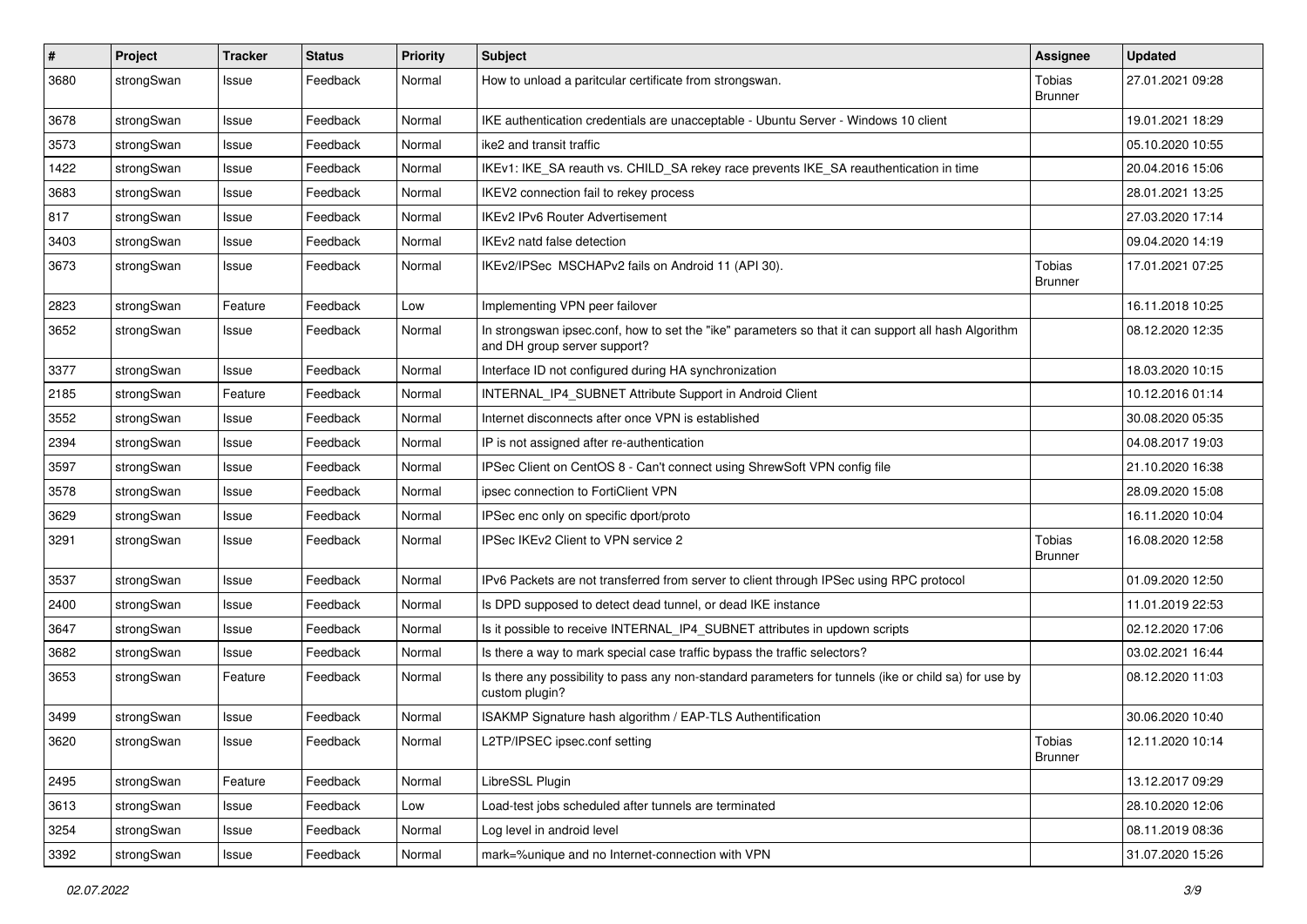| $\sharp$ | Project    | <b>Tracker</b> | <b>Status</b> | <b>Priority</b> | <b>Subject</b>                                                                                          | <b>Assignee</b>                 | <b>Updated</b>   |
|----------|------------|----------------|---------------|-----------------|---------------------------------------------------------------------------------------------------------|---------------------------------|------------------|
| 359      | strongSwan | Issue          | Feedback      | Normal          | <b>Mediation Server Connection</b>                                                                      | Tobias<br><b>Brunner</b>        | 16.07.2013 16:25 |
| 1157     | strongSwan | Issue          | Feedback      | Normal          | Message ID overflow RFC 5996 2.2                                                                        |                                 | 12.10.2015 13:52 |
| 2165     | strongSwan | Feature        | Feedback      | Normal          | missing LIBRESSL_VERSION_NUMBER support                                                                 |                                 | 03.11.2016 09:23 |
| 1456     | strongSwan | Issue          | Feedback      | Normal          | Missing Tunnel-Client-Endpoint & Tunnel-Server-Endpoint AVP in RADIUS Accounting Start/Stop<br>messages |                                 | 11.05.2016 11:54 |
| 552      | strongSwan | Issue          | Feedback      | Normal          | move pki tool to ipsecdir                                                                               | Tobias<br>Brunner               | 14.04.2014 13:52 |
| 3663     | strongSwan | Issue          | Feedback      | Normal          | Multiple ways to end up with duplicate / redundant child SA entries                                     |                                 | 06.01.2021 16:15 |
| 3276     | strongSwan | Feature        | Feedback      | Low             | N1_MODE_CAPABILITY                                                                                      |                                 | 21.11.2019 16:49 |
| 482      | strongSwan | Issue          | Feedback      | Normal          | NAT-NAT connection                                                                                      | Tobias<br><b>Brunner</b>        | 09.10.2014 12:37 |
| 3593     | strongSwan | Issue          | Feedback      | Normal          | Need variable tracking make_before_break state into updown scripts                                      |                                 | 13.10.2020 09:59 |
| 542      | strongSwan | Issue          | Feedback      | Normal          | Nesting tunnels                                                                                         | Andreas<br>Steffen              | 07.03.2014 09:22 |
| 3596     | strongSwan | Issue          | Feedback      | Normal          | no issuer certificate found for                                                                         |                                 | 21.10.2020 03:27 |
| 302      | strongSwan | Bug            | Feedback      | Normal          | No matching outbound IPsec policy                                                                       | Tobias<br><b>Brunner</b>        | 01.03.2013 12:19 |
| 3566     | strongSwan | Issue          | Feedback      | Normal          | Number of simultaneous connections limited to 1000 in a cluster                                         |                                 | 18.09.2020 09:46 |
| 2816     | strongSwan | Issue          | Feedback      | Normal          | order of DNS entries is reversed in /etc/resolv.conf                                                    |                                 | 06.11.2018 10:41 |
| 3564     | strongSwan | Issue          | Feedback      | Normal          | Out of order packets are generated if strong swan is running on multiple cores                          |                                 | 16.09.2020 10:01 |
| 2307     | strongSwan | Feature        | Feedback      | Normal          | Permit installation of trap policy for CHILD_SA configurations with unset local_addrs                   |                                 | 26.04.2017 15:04 |
| 2678     | strongSwan | Issue          | Feedback      | Normal          | Phase 1 issue                                                                                           |                                 | 07.06.2018 20:06 |
| 2493     | strongSwan | Issue          | Feedback      | Normal          | Pkcs11 Plugin Returns w/Bogus Return Code                                                               | Jordan Hrycaj                   | 12.12.2017 15:58 |
| 104      | strongSwan | Feature        | Feedback      | Normal          | Postgresql Db Support                                                                                   |                                 | 04.09.2019 10:05 |
| 3609     | strongSwan | Issue          | Feedback      | Normal          | Potential DNS server IP address conflicts                                                               |                                 | 26.10.2020 11:12 |
| 3307     | strongSwan | Issue          | Feedback      | Normal          | Probable non compliance with RFC 7296 wrt traffic selector narrowing?                                   |                                 | 14.01.2020 16:19 |
| 3640     | strongSwan | Issue          | Feedback      | Normal          | Problem surfing via VPN form Android APK on a sepcific Mobile Operator                                  |                                 | 26.11.2020 11:43 |
| 1338     | strongSwan | Issue          | Feedback      | Normal          | problem with changing esp algorithm in strongswan                                                       |                                 | 10.03.2016 18:23 |
| 309      | strongSwan | Feature        | Feedback      | Normal          | Problem with Network Aliases for charon interfaces ignore and charon interfaces use                     | Tobias<br>Brunner               | 21.03.2013 19:32 |
| 2494     | strongSwan | Issue          | Feedback      | Normal          | Problems With 64bit Slot IDs With Pkcs11 Plugin                                                         | Jordan Hrycaj                   | 12.12.2017 16:03 |
| 2966     | strongSwan | Issue          | Feedback      | Normal          | Problems with large amount of subnets in leftsubnet configuration                                       |                                 | 02.04.2019 10:35 |
| 2203     | strongSwan | Issue          | Feedback      | Normal          | Protecting symetric traffic using high availability in gateway to gateway setup (both active)           |                                 | 15.02.2017 14:20 |
| 3560     | strongSwan | Issue          | Feedback      | Normal          | PSK tunnel working - Cert fails with fragmention errors                                                 | <b>Tobias</b><br><b>Brunner</b> | 11.09.2020 14:15 |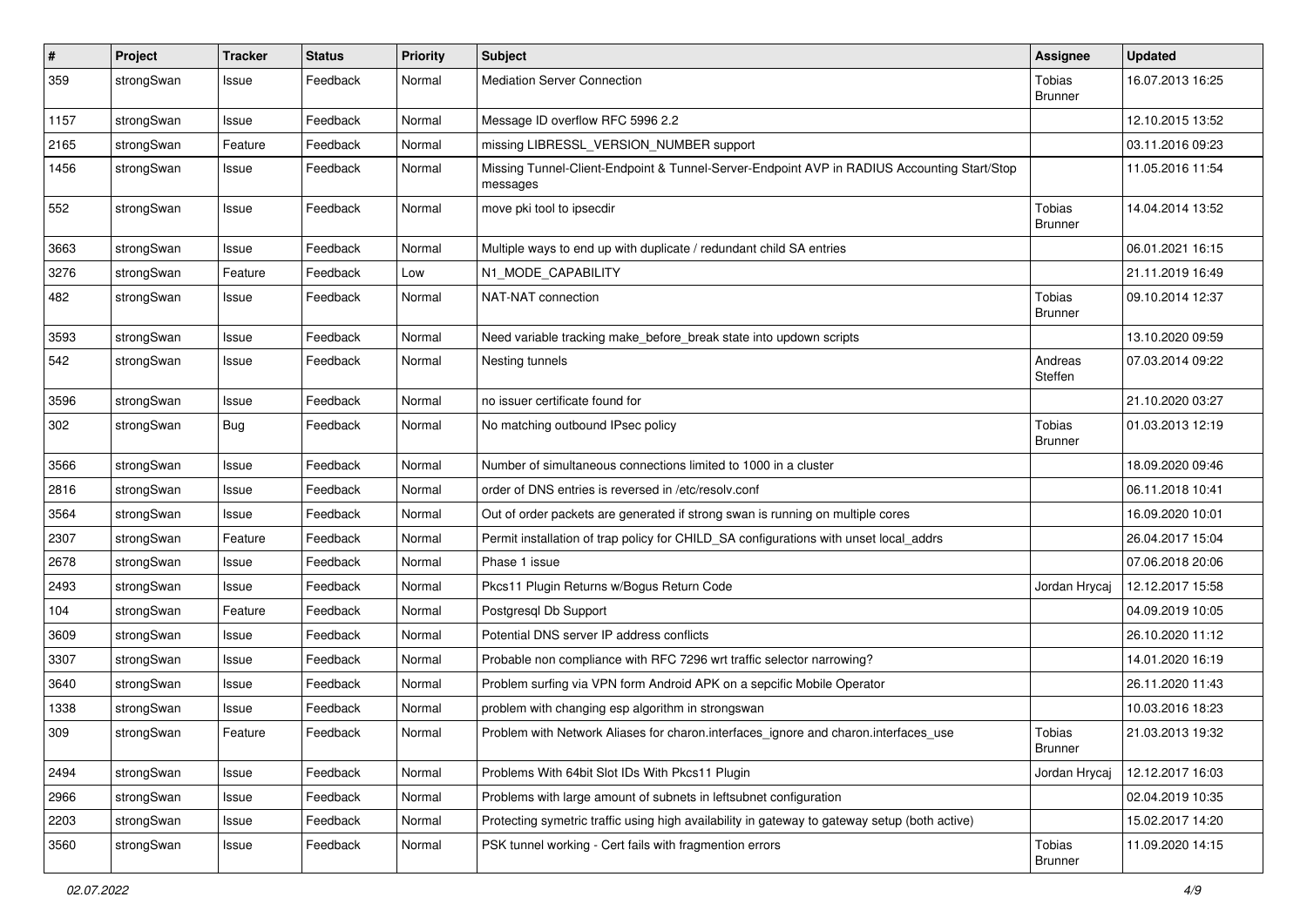| $\sharp$ | Project    | <b>Tracker</b> | <b>Status</b> | <b>Priority</b> | <b>Subject</b>                                                                                                                                          | <b>Assignee</b>                 | <b>Updated</b>   |
|----------|------------|----------------|---------------|-----------------|---------------------------------------------------------------------------------------------------------------------------------------------------------|---------------------------------|------------------|
| 2618     | strongSwan | Issue          | Feedback      | Normal          | Query regarding assignment of Tunnel IP                                                                                                                 |                                 | 09.04.2018 10:57 |
| 2202     | strongSwan | Feature        | Feedback      | Normal          | Radius NAS IP to be specified                                                                                                                           |                                 | 18.01.2017 17:58 |
| 960      | strongSwan | Feature        | Feedback      | Normal          | Raise ALERT PROPOSAL MISMATCH IKE in IKE V1                                                                                                             | Martin Willi                    | 30.08.2017 09:05 |
| 1000     | strongSwan | Feature        | Feedback      | Normal          | Raise ALERT TS MISMATCH in IKE V1                                                                                                                       |                                 | 09.09.2015 12:47 |
| 2835     | strongSwan | Issue          | Feedback      | Normal          | Rekeyed SA can't be deleted in standby node                                                                                                             |                                 | 19.12.2018 02:52 |
| 2110     | strongSwan | Issue          | Feedback      | Normal          | Remote Identity (IDr) in IKE AUTH Response is sent as hex-encoded binary value instead of text<br>when setting leftid to type KEY_ID (leftid=@#xxxxxxx) |                                 | 13.09.2016 21:42 |
| 2793     | strongSwan | Feature        | Feedback      | Normal          | Remote identity with certificate                                                                                                                        |                                 | 15.10.2018 10:20 |
| 2964     | strongSwan | Issue          | Feedback      | Normal          | Route to IKE Gateway Fails to Update Under Particular Configuration                                                                                     |                                 | 13.03.2019 10:38 |
| 3496     | strongSwan | Issue          | Feedback      | Normal          | Route-based VPN - transport mode                                                                                                                        |                                 | 11.02.2021 09:55 |
| 3490     | strongSwan | Issue          | Feedback      | Normal          | Selecting incorrect auth mode for IKEv1                                                                                                                 |                                 | 21.07.2020 21:26 |
| 3584     | strongSwan | Issue          | Feedback      | Normal          | Separate ipsec.conf file per conn and separate ipsec.secrets file per conn                                                                              | Tobias<br><b>Brunner</b>        | 30.09.2020 17:06 |
| 2750     | strongSwan | Issue          | Feedback      | Normal          | setting WFP SA SPI failed: 0x80320035                                                                                                                   |                                 | 27.05.2019 11:59 |
| 3154     | strongSwan | Issue          | Feedback      | Normal          | signature validation failed only with sha2                                                                                                              |                                 | 20.08.2019 11:51 |
| 3686     | strongSwan | Issue          | Feedback      | Normal          | Site to clients IPsec and private IP                                                                                                                    |                                 | 04.02.2021 11:11 |
| 3607     | strongSwan | Issue          | Feedback      | Normal          | statusall option reports transport established two or three times per IP at start-up                                                                    |                                 | 27.10.2020 16:48 |
| 1068     | strongSwan | <b>Bug</b>     | Feedback      | Normal          | strongswan 5.3.2 and IKEv1 in transport mode causes NO_PROPOSAL_CHOSEN error                                                                            |                                 | 26.01.2018 13:30 |
| 3643     | strongSwan | Issue          | Feedback      | Normal          | Strongswan and FRR NHRP                                                                                                                                 |                                 | 01.12.2020 10:55 |
| 462      | strongSwan | Issue          | Feedback      | Normal          | strongswan android app can not use on android 4.4 OS                                                                                                    | Tobias<br><b>Brunner</b>        | 06.01.2014 13:07 |
| 3162     | strongSwan | Feature        | Feedback      | Normal          | Strongswan Android support for default DNS suffixes (UNITY_DEF_DOMAIN flag)                                                                             |                                 | 29.08.2019 10:29 |
| 456      | strongSwan | Bug            | Feedback      | Normal          | StrongSwan client for OS X crashes                                                                                                                      | Martin Willi                    | 21.03.2014 12:16 |
| 3577     | strongSwan | Issue          | Feedback      | Normal          | StrongSwan Connection adding and deleting over network.                                                                                                 |                                 | 28.09.2020 15:13 |
| 1253     | strongSwan | Feature        | Feedback      | Normal          | Strongswan doesn't support CA bundles                                                                                                                   |                                 | 19.01.2016 11:23 |
| 3687     | strongSwan | Issue          | Feedback      | Normal          | Strongswan ipsec do not forward package to host                                                                                                         |                                 | 02.02.2021 14:40 |
| 3576     | strongSwan | Issue          | Feedback      | Normal          | strongswan on openwrt virtual ip inside ipsec tunnel                                                                                                    |                                 | 25.09.2020 17:01 |
| 2726     | strongSwan | Issue          | Feedback      | Normal          | Strongswan selects wrong source IP                                                                                                                      |                                 | 23.08.2018 13:38 |
| 3122     | strongSwan | Issue          | Feedback      | Normal          | Strongswan software iterupts                                                                                                                            |                                 | 18.07.2019 02:27 |
| 162      | strongSwan | Feature        | Feedback      | Normal          | Submit ClusterIP patches mainline                                                                                                                       |                                 | 14.12.2015 20:43 |
| 2160     | strongSwan | Issue          | Feedback      | Normal          | support for opportunistic encryption                                                                                                                    |                                 | 06.05.2020 10:32 |
| 268      | strongSwan | Feature        | Feedback      | Normal          | support for ssh keypairs in strongswan network-manager plugin                                                                                           | <b>Tobias</b><br><b>Brunner</b> | 19.02.2014 15:13 |
| 2095     | strongSwan | Feature        | Feedback      | Normal          | Support liveness check in Strongswan                                                                                                                    |                                 | 31.05.2017 00:56 |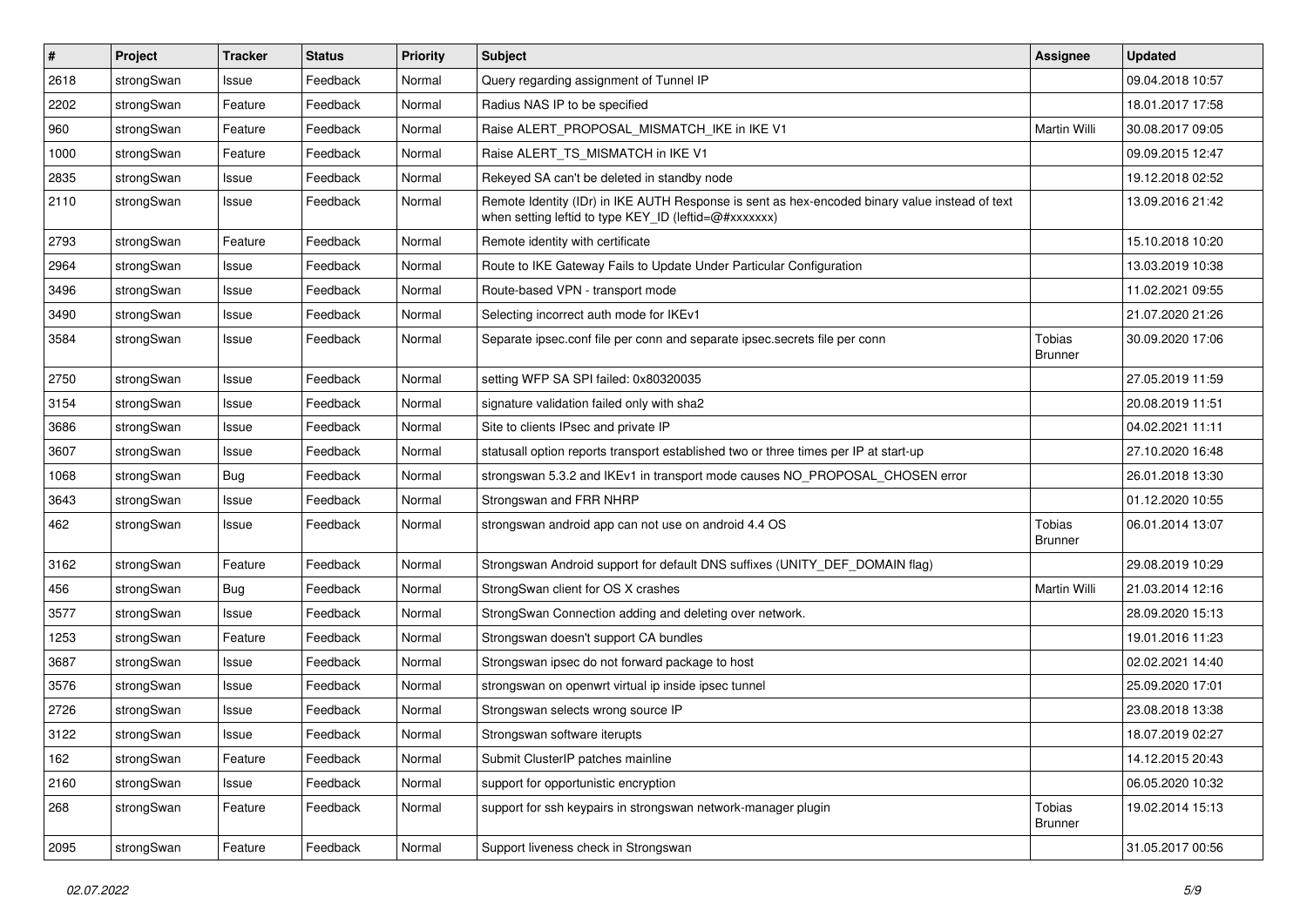| $\sharp$ | Project    | <b>Tracker</b> | <b>Status</b> | <b>Priority</b> | <b>Subject</b>                                                                                                     | <b>Assignee</b>                 | <b>Updated</b>   |
|----------|------------|----------------|---------------|-----------------|--------------------------------------------------------------------------------------------------------------------|---------------------------------|------------------|
| 3500     | strongSwan | Issue          | Feedback      | Normal          | swanctl --list-cert not listing all certs                                                                          |                                 | 29.06.2020 15:25 |
| 3598     | strongSwan | Issue          | Feedback      | Normal          | swanctl on Windows: Support aborting execution                                                                     |                                 | 19.10.2020 15:01 |
| 3630     | strongSwan | Issue          | Feedback      | Normal          | The certificate is loaded but not used.                                                                            |                                 | 18.11.2020 10:29 |
| 3654     | strongSwan | Issue          | Feedback      | Normal          | The L2tp/ipsec tunnel interface will not be delete when the connect abnormal interrupt.                            |                                 | 08.12.2020 12:24 |
| 1276     | strongSwan | Issue          | Feedback      | Normal          | Threading: ext-auth hook blocks any other connection attempt                                                       |                                 | 27.01.2016 12:28 |
| 693      | strongSwan | Feature        | Feedback      | Normal          | Time policy for roadwarrior                                                                                        | Tobias<br>Brunner               | 02.09.2014 11:06 |
| 406      | strongSwan | Feature        | Feedback      | Low             | TNC: Speeding up the Attestation process                                                                           | Andreas<br>Steffen              | 10.09.2013 14:00 |
| 404      | strongSwan | Issue          | Feedback      | Normal          | TNC: Update HowTos and implement some compilation flag checking                                                    | Andreas<br>Steffen              | 10.09.2013 13:58 |
| 3636     | strongSwan | Issue          | Feedback      | Normal          | Tor behind VPN                                                                                                     | Tobias<br><b>Brunner</b>        | 23.11.2020 14:09 |
| 3268     | strongSwan | Issue          | Feedback      | Normal          | Traffic disruption -- policy-based VPN to AWS VPN service                                                          |                                 | 15.11.2019 16:53 |
| 2446     | strongSwan | Issue          | Feedback      | Normal          | Traffic loss during IKE reauth despite make-before-break enabled                                                   |                                 | 27.11.2017 17:12 |
| 2958     | strongSwan | Issue          | Feedback      | Normal          | Trap policies with unspecified remote IP covering multiple specific ports constantly produce new<br><b>IKE SAs</b> |                                 | 11.03.2019 15:03 |
| 3575     | strongSwan | Issue          | Feedback      | Normal          | Tunnel of IPv6 Over IPv4 not accespting Jumbo Packets                                                              |                                 | 23.09.2020 16:44 |
| 3592     | strongSwan | Issue          | Feedback      | Normal          | Tunnel reported as established but log show "found encrypted payload, but no transform set"                        |                                 | 20.10.2020 10:37 |
| 2668     | strongSwan | Feature        | Feedback      | Normal          | UE shall include the DEVICE_IDENTITY Notify payload                                                                |                                 | 22.05.2018 13:48 |
| 352      | strongSwan | Issue          | Feedback      | Normal          | unable to allocate SPIs from kernel when running 32 bit binaries on 64 bit Linux                                   |                                 | 17.04.2018 14:59 |
| 2273     | strongSwan | <b>Bug</b>     | Feedback      | Normal          | Unable to install strongswan client helper on OSX El Capitan                                                       |                                 | 10.03.2017 15:34 |
| 3611     | strongSwan | Issue          | Feedback      | Normal          | Unable to Send Traffic Using NAT on EC2 Instance                                                                   |                                 | 27.10.2020 16:35 |
| 3662     | strongSwan | Issue          | Feedback      | Normal          | unamed session                                                                                                     |                                 | 04.01.2021 11:32 |
| 3366     | strongSwan | Issue          | Feedback      | Normal          | Uninstall "any" trap policy if start_action=trap with virtual IPs is used                                          |                                 | 13.03.2020 14:57 |
| 3618     | strongSwan | Issue          | Feedback      | Normal          | Use side-band to configure strongswan's                                                                            |                                 | 09.11.2020 10:38 |
| 3606     | strongSwan | Issue          | Feedback      | Normal          | Using ipsec tunnel from "foreign" subnet                                                                           | Noel Kuntze                     | 26.10.2020 12:23 |
| 1334     | strongSwan | Issue          | Feedback      | Normal          | Version 5.3.5, duplicated tunnel aftr IKE_SA rekeyed                                                               |                                 | 10.03.2016 11:06 |
| 3285     | strongSwan | <b>Bug</b>     | Feedback      | Normal          | Virtual IPs on FreeBSD cannot set IPv6 addresses                                                                   |                                 | 02.11.2021 11:04 |
| 3568     | strongSwan | Issue          | Feedback      | Normal          | vpn connection is unstable                                                                                         |                                 | 23.09.2020 16:28 |
| 2411     | strongSwan | Issue          | Feedback      | Normal          | VPN server name resolution is done via overlay DNS server upon IKE disconnect                                      |                                 | 22.08.2017 10:42 |
| 3588     | strongSwan | Issue          | Feedback      | Normal          | VPN setup over 4G                                                                                                  |                                 | 08.10.2020 14:13 |
| 3536     | strongSwan | Issue          | Feedback      | Normal          | When Create multiple tunnels restart ipsec service will establish fail.                                            |                                 | 03.09.2020 13:58 |
| 3665     | strongSwan | Issue          | Feedback      | Normal          | When there is data flow, the VPN tunnel will not automatically connect                                             | <b>Tobias</b><br><b>Brunner</b> | 05.01.2021 16:26 |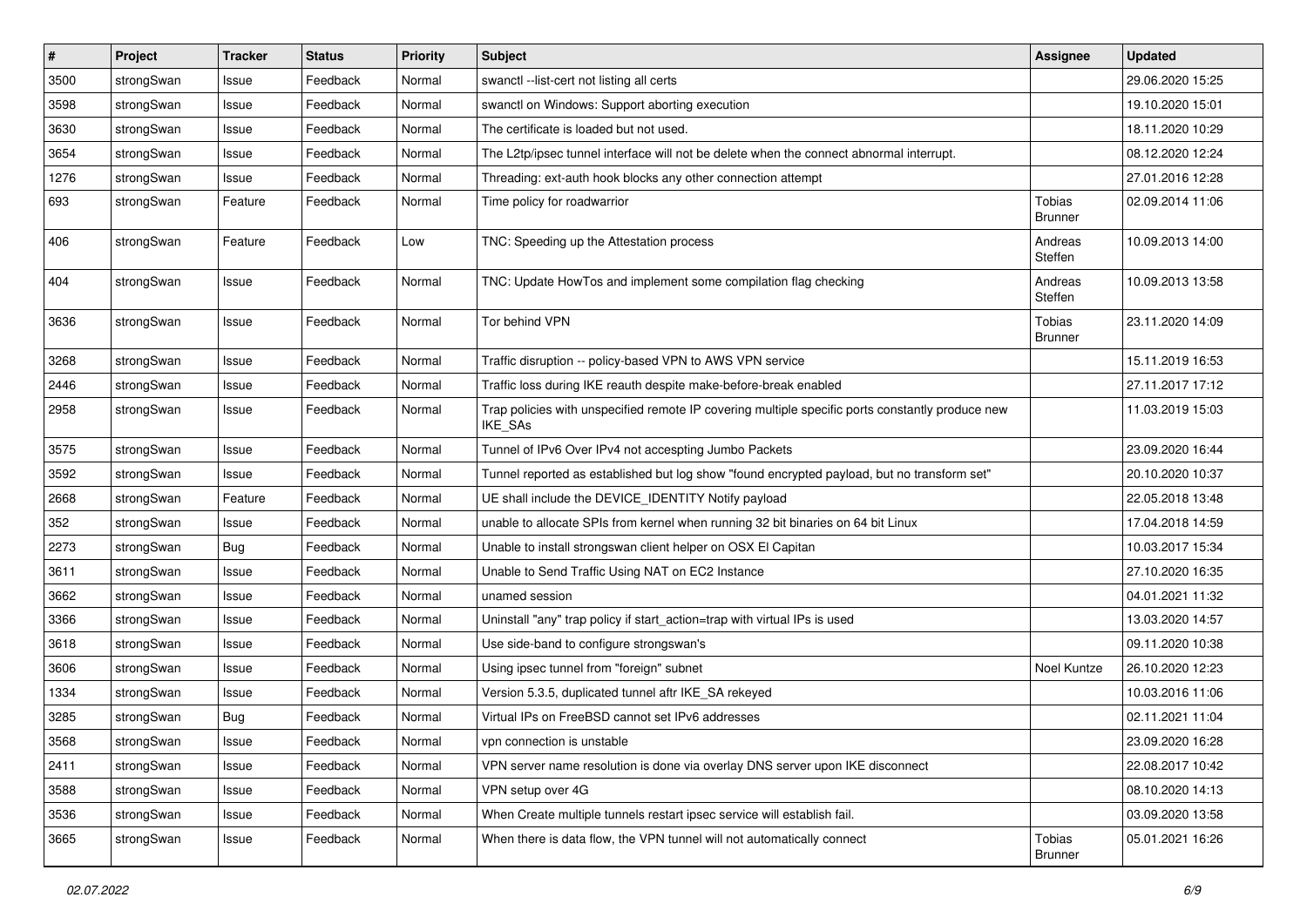| $\vert$ # | Project    | <b>Tracker</b> | <b>Status</b> | <b>Priority</b> | Subject                                                                                                      | <b>Assignee</b>                 | <b>Updated</b>   |
|-----------|------------|----------------|---------------|-----------------|--------------------------------------------------------------------------------------------------------------|---------------------------------|------------------|
| 3400      | strongSwan | Issue          | Feedback      | Normal          | Windows 10 IKEv2 rekeying fails                                                                              |                                 | 16.04.2020 17:08 |
| 3072      | strongSwan | Issue          | Feedback      | Normal          | Windows 10: setting WFP SA SPI fails with error 0x80320014                                                   |                                 | 29.05.2019 14:34 |
| 3671      | strongSwan | Issue          | Feedback      | Normal          | Windows client failed with 13843 against Strongswan via SQL backend                                          |                                 | 13.01.2021 14:43 |
| 3616      | strongSwan | Issue          | Feedback      | Normal          | With Strongswan 5.7.2, unique=never not allowing multiple clients to establish tunnels with same<br>identity |                                 | 05.11.2020 12:32 |
| 193       | strongSwan | Bug            | Assigned      | High            | Race condition between acquire jobs and Mobike update while switching WLANs                                  | <b>Tobias</b><br><b>Brunner</b> | 16.05.2012 12:18 |
| 129       | strongSwan | Feature        | Assigned      | Normal          | Relations between ike/child/peer_cfg                                                                         | Martin Willi                    | 06.02.2012 10:50 |
| 173       | strongSwan | Feature        | Assigned      | Normal          | Support for IP address ranges in traffic selectors                                                           | Tobias<br><b>Brunner</b>        | 14.06.2012 11:31 |
| 2189      | strongSwan | Feature        | Assigned      | Normal          | Support RFC 8229: TCP Encapsulation of IKE and IPsec Packets                                                 | Tobias<br><b>Brunner</b>        | 05.06.2020 19:48 |
| 3441      | strongSwan | Feature        | New           | Normal          | [Android] Lock modification of VPN configurations on work devices                                            |                                 | 11.05.2020 10:00 |
| 1081      | strongSwan | Feature        | <b>New</b>    | Normal          | Active/standby VPN Gateway Failover                                                                          |                                 | 21.08.2015 22:01 |
| 1207      | strongSwan | Feature        | New           | Normal          | Add more than 2 hosts support to HA plugin and make it configurable                                          |                                 | 08.12.2015 05:05 |
| 368       | strongSwan | Feature        | New           | Low             | Add support for UNITY_DEF_DOMAIN mode config and pass domain to resolvconf                                   |                                 | 27.07.2013 01:25 |
| 1265      | strongSwan | Feature        | <b>New</b>    | Normal          | An option to disable NAT-T                                                                                   |                                 | 23.06.2021 19:41 |
| 3398      | strongSwan | Feature        | New           | Normal          | Android client - allow configuring eap_id with EAP-TLS                                                       |                                 | 06.04.2020 23:19 |
| 3159      | strongSwan | Issue          | New           | High            | backup ipsec tunnels                                                                                         |                                 | 26.08.2019 14:28 |
| 2112      | strongSwan | Issue          | New           | Normal          | Broadcast packets are not relayed from Lan to Vpn clilent                                                    |                                 | 14.09.2016 14:18 |
| 974       | strongSwan | Issue          | <b>New</b>    | Normal          | Charon crash on Mac OS with IPv6 Virtual IP                                                                  |                                 | 26.08.2021 21:07 |
| 927       | strongSwan | Feature        | New           | Normal          | Charon: Implement route events and add an consumer in updown plugin                                          |                                 | 11.04.2015 12:02 |
| 643       | strongSwan | Feature        | New           | Normal          | CNG/Bcrypt native Windows crypto plugin                                                                      |                                 | 10.07.2014 15:12 |
| 777       | strongSwan | Issue          | New           | Normal          | column length in attributes table of strongswan database is too short                                        |                                 | 25.11.2014 20:46 |
| 3545      | strongSwan | Issue          | New           | Normal          | Configuration model for multiple-VRF tunnel endpoints                                                        |                                 | 18.08.2020 13:50 |
| 1057      | strongSwan | Feature        | New           | Normal          | conn switching based on eap identity                                                                         |                                 | 24.03.2020 10:14 |
| 746       | strongSwan | Feature        | New           | Normal          | Different radius server(s) for accounting                                                                    |                                 | 22.10.2014 12:23 |
| 3244      | strongSwan | Feature        | <b>New</b>    | Low             | eap-peap on android                                                                                          |                                 | 04.11.2019 10:17 |
| 312       | strongSwan | Feature        | New           | Normal          | Feature Request: Option to limit or disable sending of ADDITIONAL_*_ADDRESS list for MOBIKE<br>Responder     |                                 | 13.03.2013 19:19 |
| 1251      | strongSwan | Feature        | <b>New</b>    | Normal          | FreeBSD HA                                                                                                   |                                 | 11.01.2016 22:01 |
| 2178      | strongSwan | Issue          | New           | Normal          | ha and updown                                                                                                |                                 | 01.12.2016 13:53 |
| 1289      | strongSwan | Issue          | New           | Normal          | HA plugin should sync last sent packet                                                                       |                                 | 01.02.2016 13:59 |
| 697       | strongSwan | Issue          | New           | Normal          | HA: nodes fail to sync data because of UDP packet drops                                                      |                                 | 09.09.2014 14:29 |
| 926       | strongSwan | Issue          | New           | Normal          | HA: resync errors when a node is joining a cluster                                                           |                                 | 10.04.2015 15:05 |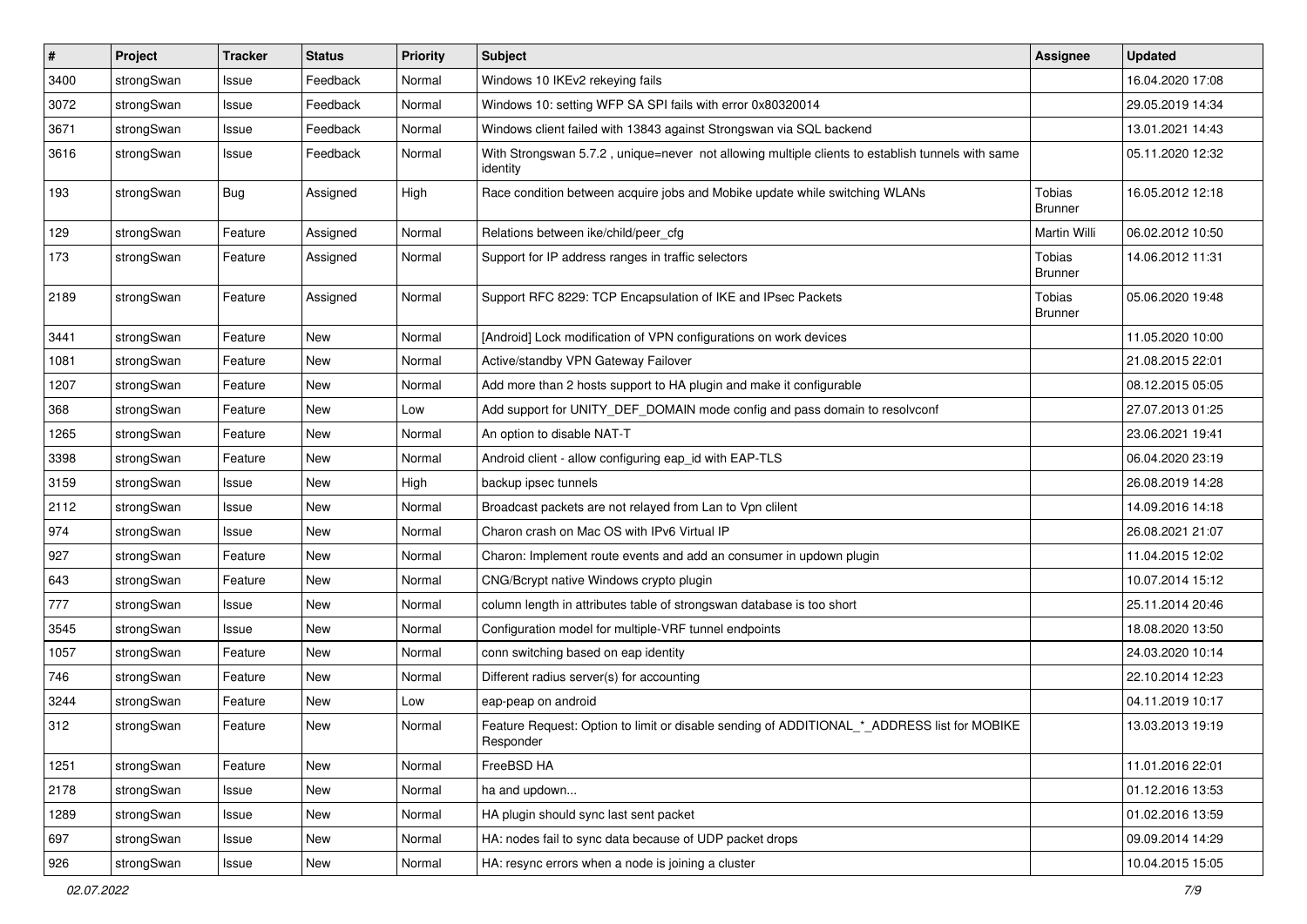| $\pmb{\#}$ | Project    | <b>Tracker</b> | <b>Status</b> | <b>Priority</b> | <b>Subject</b>                                                                          | <b>Assignee</b> | <b>Updated</b>   |
|------------|------------|----------------|---------------|-----------------|-----------------------------------------------------------------------------------------|-----------------|------------------|
| 2464       | strongSwan | Issue          | New           | Normal          | How to Loadbalance strongswan IPsec via NGINX?                                          |                 | 12.11.2017 19:16 |
| 973        | strongSwan | Issue          | New           | Normal          | IKEv2 dpd + auto=route + tunnel downtime cause additional CHILD_SAs                     |                 | 29.05.2015 17:40 |
| 2361       | strongSwan | Feature        | <b>New</b>    | Normal          | Import .sswan files from NetworkManager                                                 |                 | 12.06.2017 15:25 |
| 2682       | strongSwan | Issue          | New           | Normal          | IMV/IMC (re)Attestation                                                                 |                 | 07.06.2018 21:25 |
| 3075       | strongSwan | Feature        | New           | Normal          | IPsec Labelling                                                                         |                 | 29.05.2019 17:09 |
| 87         | strongSwan | Feature        | New           | Normal          | IPsec Multicast Support                                                                 |                 | 19.12.2014 14:20 |
| 702        | strongSwan | Issue          | <b>New</b>    | Normal          | ipsec route mode, Strongswan as responder may result collsion in INIT exchange. and ike |                 | 12.09.2014 16:34 |
| 641        | strongSwan | Feature        | New           | Normal          | kernel-iph virtual IP support and IKE routing lookups ignoring IPsec routes             |                 | 10.07.2014 15:11 |
| 357        | strongSwan | Issue          | New           | Normal          | Lifetime in case of IKEv1                                                               |                 | 18.05.2015 10:40 |
| 541        | strongSwan | Issue          | New           | Normal          | List of servers in client config (Failover)                                             |                 | 13.08.2014 15:10 |
| 2701       | strongSwan | Issue          | New           | Normal          | Low bandwidth when Iperfing data thorugh IPSEC tunnel                                   |                 | 07.07.2020 13:38 |
| 522        | strongSwan | Issue          | New           | Normal          | Mac OS X native application won't update network interface for DNS lookups              |                 | 08.07.2014 10:23 |
| 766        | strongSwan | Feature        | New           | Normal          | Make retransmit settings tunable by connection                                          |                 | 14.11.2014 10:02 |
| 725        | strongSwan | Issue          | New           | High            | Mediation connection get stuck if peer is not online                                    |                 | 03.10.2014 12:02 |
| 923        | strongSwan | Issue          | New           | Normal          | MOBIKE not working on HA cluster                                                        |                 | 09.04.2015 09:46 |
| 2707       | strongSwan | Feature        | New           | Normal          | More attributes taken/translated from radius attributes                                 |                 | 14.07.2018 15:21 |
| 3456       | strongSwan | Feature        | New           | Low             | move to github/gitlab                                                                   |                 | 22.05.2020 12:27 |
| 730        | strongSwan | Issue          | New           | Normal          | NAT-NAT fallback                                                                        |                 | 09.10.2014 12:40 |
| 644        | strongSwan | Feature        | New           | Normal          | Non-monolithic Windows build                                                            |                 | 10.07.2014 15:12 |
| 2260       | strongSwan | Issue          | New           | Normal          | Number of CHILD_SA for a single connection grows over time                              |                 | 28.02.2017 13:46 |
| 38         | strongSwan | Feature        | New           | Low             | OCSP in IKE payload, RFC4806                                                            |                 | 19.12.2014 14:20 |
| 930        | strongSwan | Feature        | New           | Normal          | Option to have non-sequential v6 roadwarrior addresses                                  |                 | 12.01.2016 16:36 |
| 2671       | strongSwan | Issue          | New           | Normal          | Passing user-supplied cerificate file names to charon-nm is problematic                 |                 | 23.05.2018 21:27 |
| 619        | strongSwan | Issue          | New           | Normal          | pki --issue should have an --out option                                                 |                 | 15.06.2014 00:26 |
| 2432       | strongSwan | Issue          | New           | Normal          | PLUTO_ME can be different for up-client and down-client                                 |                 | 21.09.2017 11:57 |
| 640        | strongSwan | Feature        | New           | Normal          | Provide an init_once() abstraction layer                                                |                 | 10.07.2014 15:10 |
| 397        | strongSwan | <b>Bug</b>     | New           | High            | Receive TS_UNACCEPTABLE errors                                                          |                 | 31.05.2017 00:35 |
| 3524       | strongSwan | Issue          | New           | Urgent          | Routing public IP addresses thru the VPN tunnel (Peer is Cisco ISR)                     |                 | 24.07.2020 03:15 |
| 994        | strongSwan | Bug            | New           | Urgent          | same rekey time for ike and child causes tunnel deletion for ikey1 in 5.2.2 version     |                 | 12.06.2015 12:31 |
| 2727       | strongSwan | Feature        | New           | Low             | single pair of selectors per CHILD_SA                                                   |                 | 23.08.2018 12:08 |
| 2854       | strongSwan | Feature        | New           | Low             | Srongswan doesn't sending RADIUS Accounting-On/Off on start up / shutdown               |                 | 10.12.2018 10:19 |
| 3298       | strongSwan | Issue          | New           | Normal          | strategies to improve strongswan performance per single SA                              |                 | 23.12.2019 14:05 |
| 2691       | strongSwan | Issue          | New           | Normal          | Strongswan and KSOFTIRQ cpu utilization                                                 |                 | 26.06.2018 14:34 |